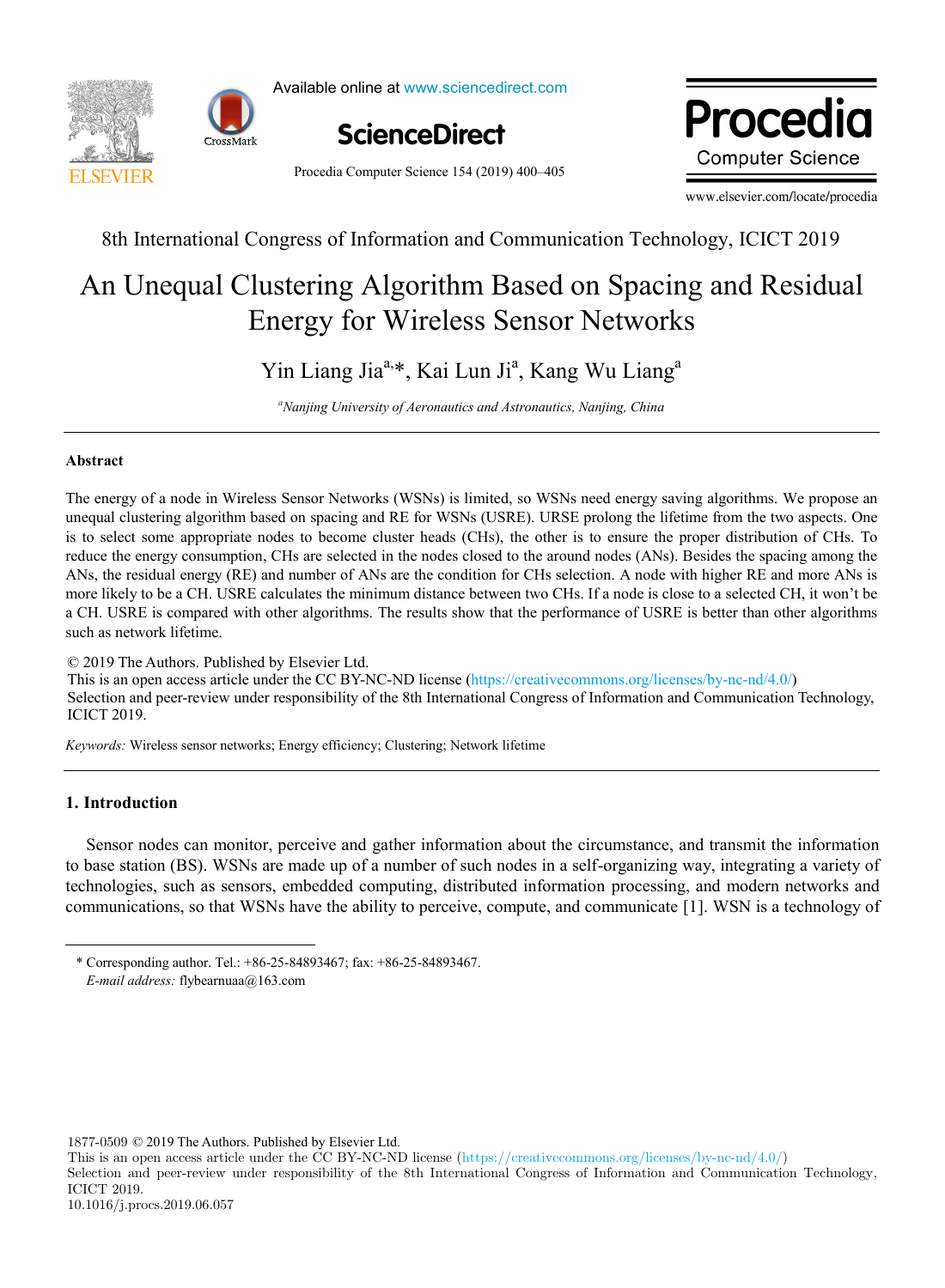information acquisition, processing and transmission. With the rapid growth of the demand for digital information, this convenient information acquisition technology has received more and more attention for its low cost, low power consumption and self-organization [2].

The network has a short survival time due to energy constraints, because each sensor node only relies on a battery that can't be replaced. The limited energy should be used for data acquisition, information processing, data fusion, communication between nodes and communication between nodes and BS. For some WSNs, we can use the charging technology to supplement the energy or replace the batteries, which, of course, can be easily affected by the environment and the cost is high. When sensor nodes are deployed in a remote or dangerous position, they are often unable to be recharged. This will lead to a short network life. WSNs need relevant rules for information processing and communication, that is, to design energy-efficient and effective protocols and structures to use network energy rationally to save energy [3].

We propose a new algorithm. Sect.2 to 5 are as follows: Sect.2 summed up the existing clustering algorithms. Sect.3 introduced the new algorithm in detail. Sect.4 compared the performance of the new algorithm and several related algorithms by simulation. Finally, the conclusion is given in Sect.5.

### **2. Related Research**

Clustering can significantly reduce network energy consumption. A network is divided into multiple clusters. Each cluster is usually composed of multiple nodes and one of the nodes is selected to be a CH. The CHs gather, process and fuse the data collected by the cluster nodes, and sending the data to BS by multi-hop or single-hop. Clustering reduces the average distance of direct communication and the amount of communication data to save energy. The nodes in the cluster routing protocol are usually rotated to act as CHs.

LEACH is an early classical clustering algorithm. The operation is divided into rounds. A round has two stages: cluster stage and steady stage. In cluster stage, CHs are randomly selected from the nodes those have not been CHs in recent rounds. In steady stage, non CHs nodes collect information and send data to CHs. CHs send the data to BS after fusion.

Although the algorithm is simple and effective, the clustering is almost random, so that its network lifetime is not long [4]. When clustering, to reduce randomness we can consider some factors such as RE, the distribution of ANs, the distance from a node to BS, the distance from a node to the selected CHs and so on [5]. Multi-hop network can reduce the average distance of one wireless communication to reduce energy consumption.

A CH consumes more energy than a non CH node, so CHs should be select in the nodes with large RE to balance the load among nodes. Ref. 6 divides all nodes into general nodes and advanced nodes according to the initial energy. CHs are select only in the advanced nodes in the first phase and every node can become a CH in the second phase when the advanced nodes consume some energy.

Ref.7 calculates the probability of a node becoming a CH based on RE. A node with large RE is more likely to become CHs. The distance to the ANs is another annotation of selecting CH. The algorithm prefers to select the nodes with small average distance to be CHs.

*i* is a node and *d*(*i*, BS) is the distance between *i* and BS. Ref.8 proposes some new clustering algorithms based on RE, the number of ANs, and *d*(*i*, BS). Because the CHs closer to BS will consume more energy for data forwarding, these algorithms select more CHs near the BS.

ACCA is based upon competition and the distances among the CHs [9]. Usually, the uniform distribution of CHs can reduces the energy consumption of inter-cluster communication. ACCA is an unequal multiple hops algorithm and specifies that the distance between two CH can't be too small.

CAST-WSN divides the whole network into some grids of different sizes and selects a CH in each grid by the RE, the nodes distribution in a grid and the size of the grid [10]. Because a node near the grid center is more likely to become a CH, the distance between two CHs is appropriate.

These algorithms all have their own disadvantages.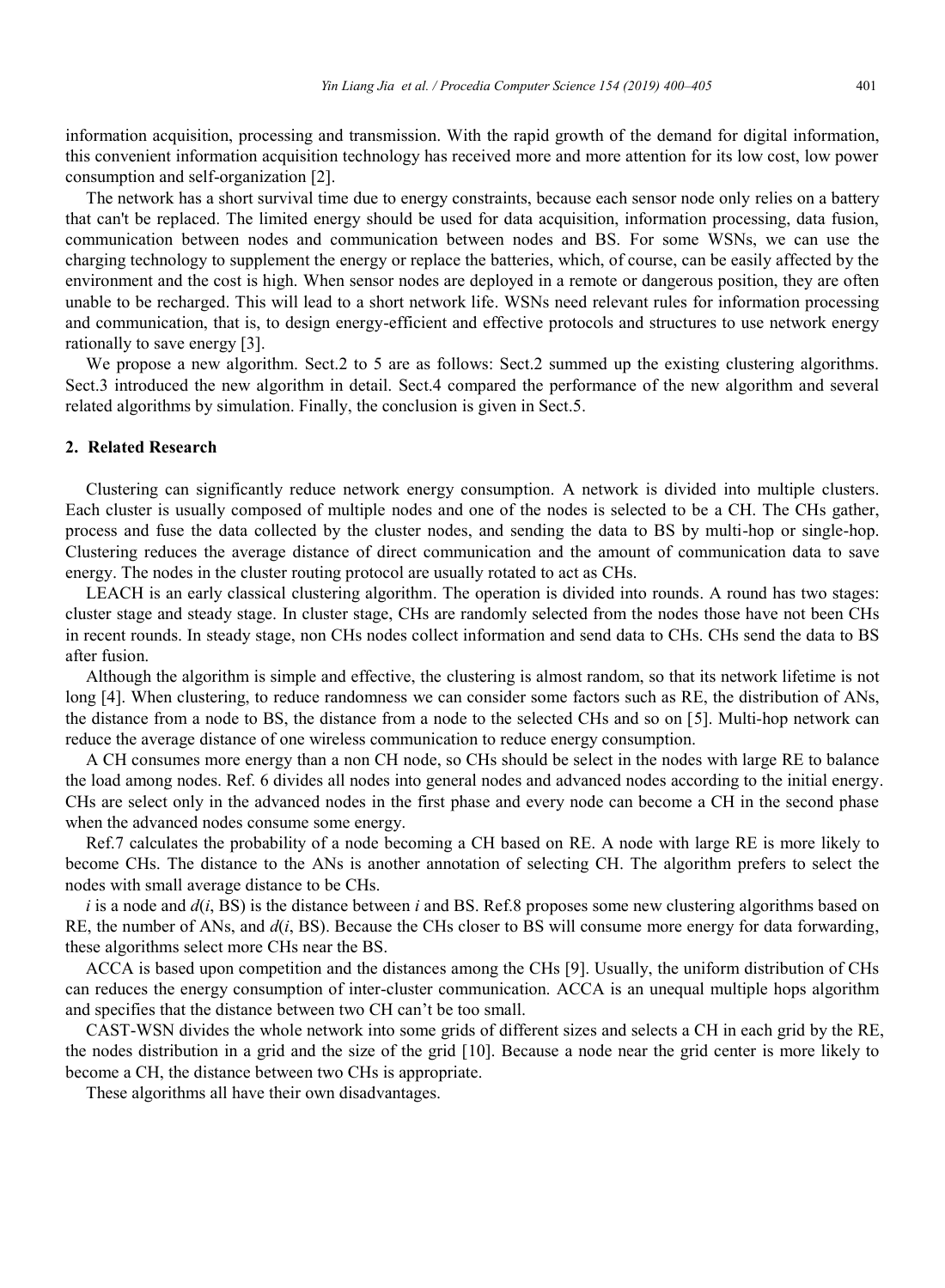### **3. Propose Algorithm**

#### *3.1. The net model*

The WSNs adopted in this paper is as follow: N nodes are randomly installed in a square area whose side length is S. All nodes are immovable and the energy of a node is limited. A node can change the transmission power. A receiver can perceive the received signal intensity to estimate the distance to the sender.

We use Eq.1 to calculate the energy consumption [10].

$$
E_{Ix}(I,d) = \begin{cases} I \times E_{elec} + I \times \varepsilon_{fs} d^2, d < d_{\text{consower}} \\ I \times E_{elec} + I \times \varepsilon_{sp} d^4, d \ge d_{\text{consower}} \end{cases}
$$

$$
E_{Ix}(I) = I \times E_{elec}
$$
(1)

Where, *l* is the data whose unit is bit, *d* is communication distance. *Eelec* , *εfs*, *εmp* and *dcorssover* are constants.

#### *3.2. CHs selection*

At the beginning, each node sends its initial energy at a specific signal intensity. A node receives these messages and calculates the distance to each other node. BS also receives these messages, then calculates and broadcasts *E*ave . *E*ave is the average RE of living nodes.

CHs are selected by competition radius  $(R_c)$  and reject radius  $(R_i)$ .

The formula of  $R_c$  is shown as Eq. 2

$$
R_c = \left(1 - 0.3 \times \frac{d_{\text{max}} - d(i, \text{BS})}{d_{\text{max}} - d_{\text{min}}}\right) \times R_{\text{max}} \tag{2}
$$

In Eq. 2,  $R_{\text{max}}$  is the maximum  $R_c$  which is predefined.  $d_{\text{max}}$  and  $d_{\text{min}}$  are the maximum and minimum of  $d(i, BS)$ .  $R_c$  reflects the influence of  $d(i, BS)$  on clustering. When  $d(i, BS)$  is small, the inter-cluster communication load is heavy. We reduce the cluster size to reduce the energy consumption of intra-cluster communication, and keep the energy consumption of each CH similar.

The formula of  $R_c$  is Eq. 3.

$$
R_{\rm j} = \alpha \times \beta \times R_{\rm c} \tag{3}
$$

In Eq.3, *α* and *β* are variables. *α* is used to reflect the influence of RE. A node with larger RE is smaller in *α*. *Ei* is the RE of node *i*.

$$
\alpha = \begin{cases} \text{MAX} \bigg[ \frac{1}{2} \cdot \bigg( 1 + \frac{E_{ave} - E_i}{E_{ave}} \bigg) \bigg], E_i \ge E_{ave} \\ \text{MLN} \bigg[ \frac{3}{2} \cdot \bigg( 1 + \frac{E_{ave} - E_i}{E_{ave}} \bigg) \bigg], E_i < E_{ave} \end{cases} \tag{4}
$$

*β* reflects the influence of the number of ANs. A node with more ANs is smaller in *β*.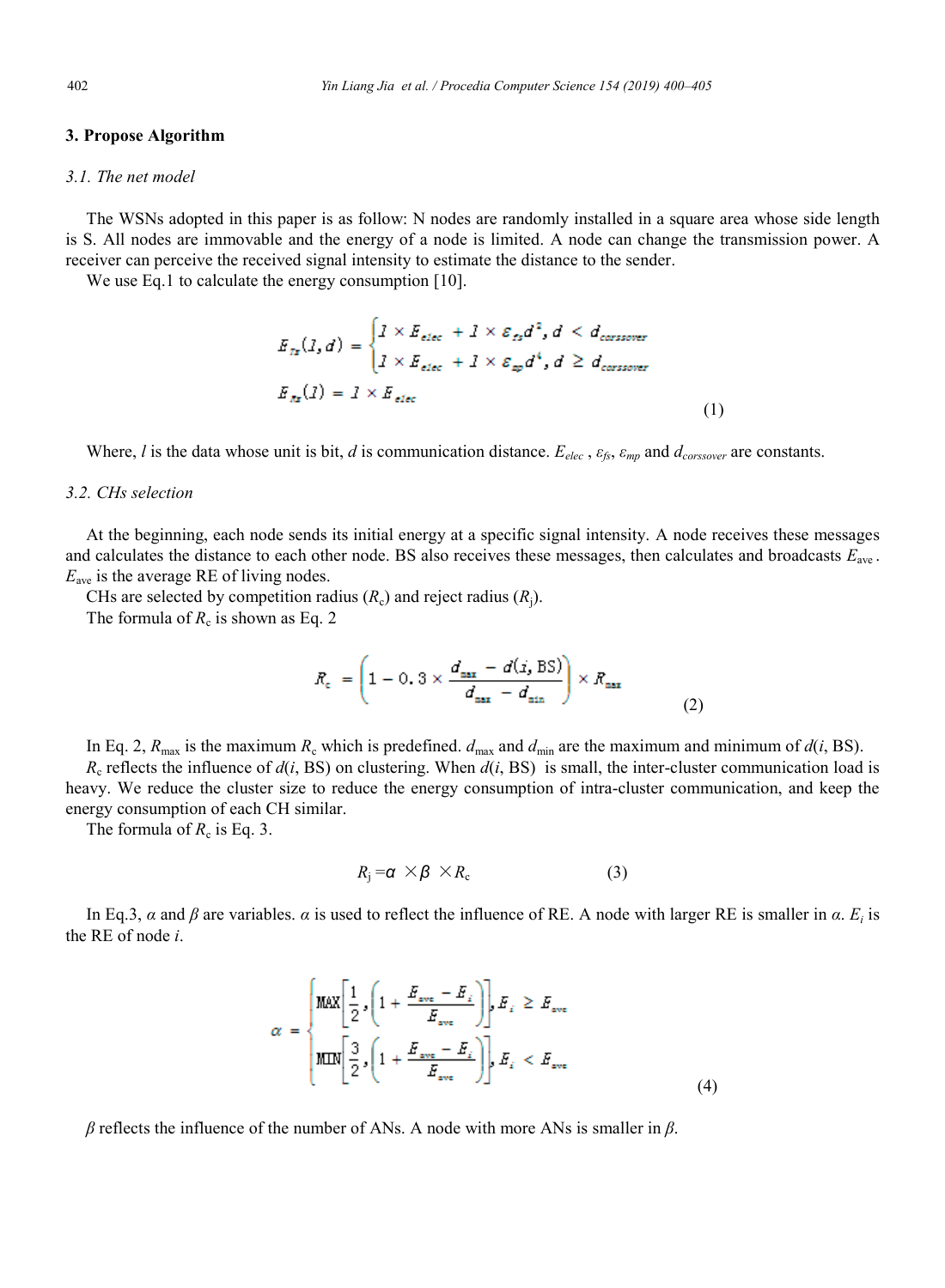$$
\beta = \begin{cases} \text{MAX} \left[ \frac{1}{2} \int_{0}^{1} \left( 1 + \frac{N_{\text{ave}} - N_{i}}{N_{\text{ave}}} \right) \right] \, N_{i} > N_{\text{ave}} \\ \text{MIN} \left[ \frac{3}{2} \int_{0}^{1} \left( 1 + \frac{N_{\text{ave}} - N_{i}}{N_{\text{ave}}} \right) \right] \, N_{i} < N_{\text{ave}} \end{cases} \tag{5}
$$

 $N_{\text{ave}}$  is the average number of nodes in the circle whose radius is  $R_c$  that is calculated as Eq.6.  $N_i$  is the number of nodes in the circle whose center is *i*, and radius is  $R_c$  and  $d(i, RNs)$  is the average distance from *i* to these nodes.

$$
M_{\text{ave}} = \frac{\pi \times M \times R_c^2}{S^2} \tag{6}
$$

 $t_i$  is used to reflect the influence of  $d(i, RNs)$ . A node with less  $d(i, RNs)$  is smaller in  $t_i$ .

$$
t_{i} = \frac{d(\dot{x}_{s} \text{ RMS})}{R_{s}} \times t_{0}
$$
\n
$$
\tag{7}
$$

*t*<sub>0</sub> is a time constant. The node that has the chance to be a CH is named CH candidate (CHC). At the beginning of the CHs selection, each node is CHC and begins to wait for *ti*. When waiting, a node keeps on receiving messages. If node *i* receives a cluster-built message from node  $q$ , it calculates the distance to  $q$  according to Eq.1. If the distance is less than the sum of *q*<sup>'</sup>  $R_c$  and *i'*  $R_i$ , *i* will become non-CHC. After waiting, if *i* is still a CHC, it becomes a CH and broadcast a cluster-built message with the  $R_c$  of *i*. Obviously, the smaller the  $R_i$ , the greater the possibility that nodes will become CH.

*k* is the optimum number of CHs. The formula of *k* is given in Ref.10. If *k* CHs have been select or the waiting time is over  $t_0$ , the CHs selection is over. A non-CH node selects the closest CH to join its cluster.

#### **4. Simulation Results**

USRE is compare with LEACH, ACCA and CAST-WSN by simulation in NS2. The network is square whose length is 400m and has 300 nodes. BS is at the center. Fig.1 shows the distribution of the nodes.



Figure. 1 Distribution of the nodes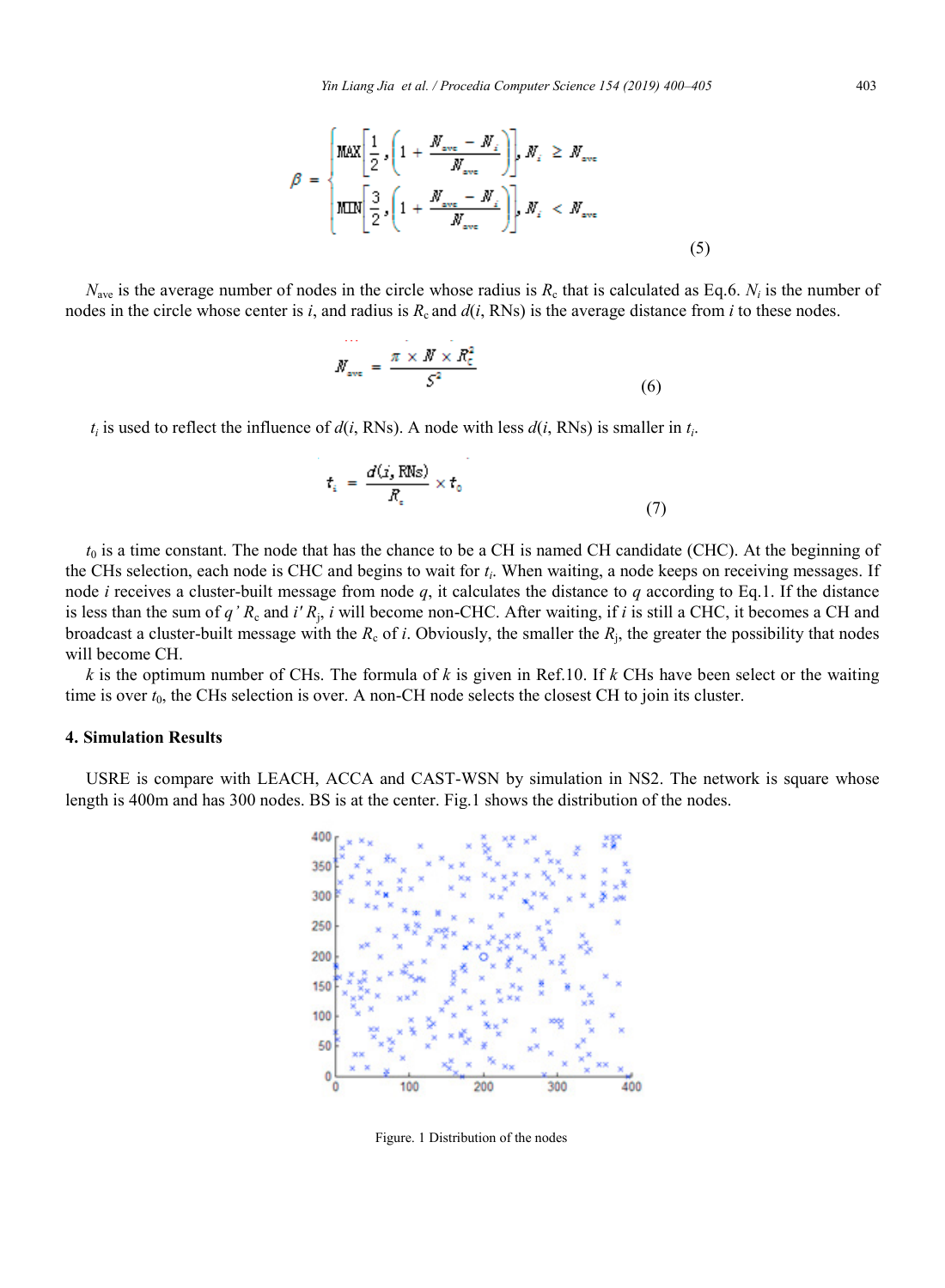

Figure.2 Energy consumption





Fig.2 shows the energy consumption of the whole network for several rounds. The energy consumption of LEACH and the fluctuation of the curve is larger. These show that LEACH has large randomness in the distribution and quantity of CHs, so it can't cluster the nodes well. The minimum distance between two CHs is fixed by ACCA and CAST-WSN, so the CHs won't be too dense. Because the distribution of CHs is more reasonable, the two algorithms have less energy consumption and the curves are smoother. Because the minimum distance between two CHs is fixed, there are not more CHs in the nodes dense area and the loads of the CHs may be very different. USRE adjusts the minimum distance according to the energy and distance, so the energy consumption is minimum.

Fig.3 shows the network lifetime. The lifetime of LEACH is the shortest because of the high energy consumption. The other three algorithms have longer lifetime and URSE has the longest lifetime.

### **5. Conclusion**

A clustering algorithm is proposed. A node that is in the node intensive area and has high RE is likely to be a CH and all nodes are divided into clusters of different size. URSE calculates Rc by the distance to BS and Rj by the number of ANs and RE. New CH is selected according to the Rj of a CHC and the Rc of a selected CH. URSE can prolong the network lifetime by selecting appropriate CHs. We think that the algorithm is suitable for the network with large size, many nodes which are uneven distributed and have different initial energy. Further work may be carried out on the selection of CHs by the location of nodes and so on.